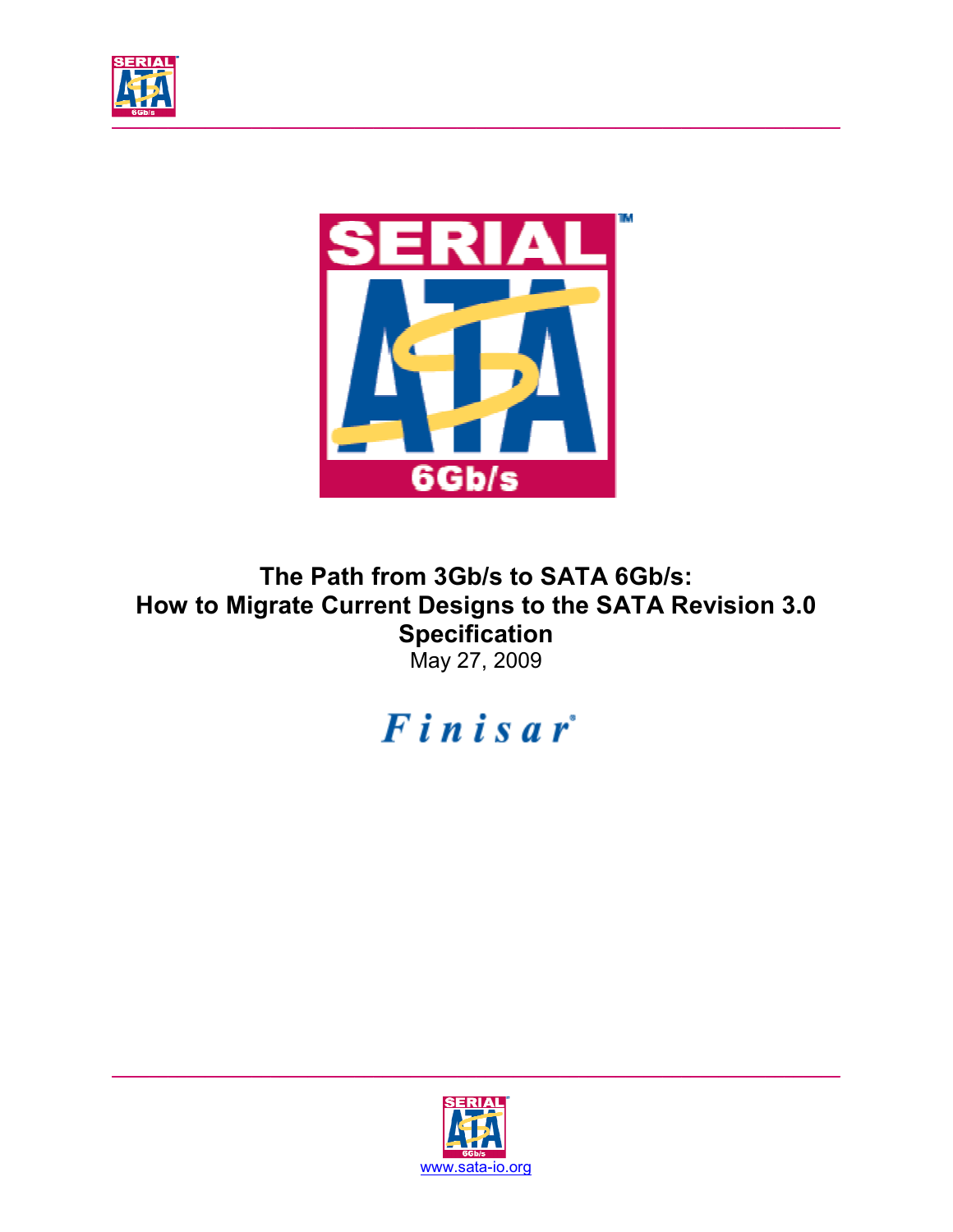

#### **Abstract:**

The new [Serial ATA Revision 3.0 specification](http://www.sata-io.org/technology/6Gbdetails.asp) doubles the throughput of SATAbased interconnects to 6Gb/s for a wide range of applications and eliminates storage as a system bottleneck. While the spec's increased data rate seems to capture most of the limelight, the SATA Revision 3.0 specification introduces several new features and capabilities that improve the performance, power efficiency, and cost-effectiveness of SATA technology in a way that enables developers to leverage much of their existing IP. This whitepaper will explore the key differences between SATA Revisions 2.6 and 3.0 and what impact they will have on new designs. Another whitepaper, ["Fast Just Got](http://www.serialata.org/developers/technical_library.asp)  [Faster: SATA 6Gb/s," p](http://www.serialata.org/developers/technical_library.asp)rovides an overview of the benefits and applications enabled by SATA 6Gb/s technology. An **FAQ** document also is available.

 In the race for faster throughput, there rarely seems to be a time when interconnect standards remain the same long enough to allow the industry to feel as if it can catch its breath. Every few years, interfaces are expected to at least double their data rates to keep pace with increasing bandwidth demand. With the penetration of digital audio and the continuing momentum of digital video, storage interfaces are being pressed to their limits.

 Doubling an interface data rate typically requires a redesign of many of the interface's internal components and may introduce new signal integrity issues which in turn can prompt modifications in connector pin count, cabling, equalization and preemphasis, protocol, training, or many other factors. Each change can introduce complexity, cost, and confusion. Sometimes these changes can also be significant enough to effectively create an entirely new interface in everything but name, requiring ASIC redesign, new board layout, rewritten drivers, and so on.

 When the Serial ATA International Organization (SATA-IO) began design of the SATA Revision 3.0 specification, the designers wanted to double the interface data rate while enhancing support for multimedia applications − without introducing major changes that could adversely affect cost, increase design complexity, or reduce the quality and performance of the SATA interface. Key to meeting this goal is maintaining backward compatibility with SATA 3Gb/s connectors and cabling. In addition to operating at 6Gb/s, SATA Revision 3.0 offers advanced Native Command Queuing (NCQ) streaming, enhanced power management, new form factor connectors for compact embedded applications, and simplified testing.

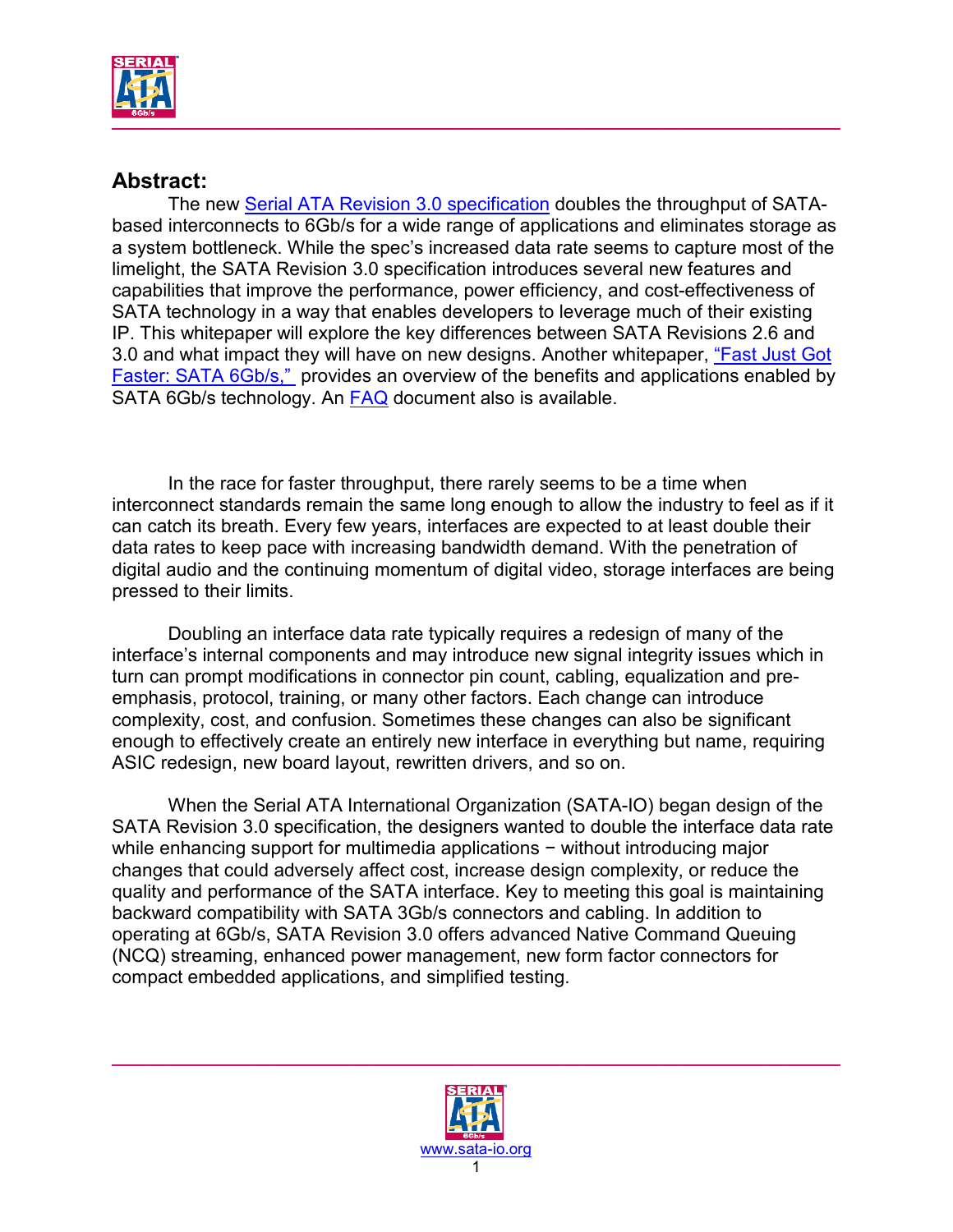

## **Moving to SATA 6Gb/s**

 The primary challenge designers face when moving from 3 to 6Gb/s is that losses in signal amplitude over boards and cables increase as data rates rise. Higher frequency signals have increased sensitivity to attenuation and jitter. When attenuation and jitter become too pronounced, signal quality degrades and throughput drops significantly because of an increasing number of resends. Attenuation is also affected by cable length.

The key factor driving the SATA Revision 3.0 specification is backward compatibility. While there are advanced technologies available for managing attenuation and jitter, such modifications to a specification can require non-trivial redesign across the development and supply chain – ASICs, PHYs, cabling, connectors, drivers, and applications. By allowing SATA 6Gb/s systems the ability to utilize the same connectors and cables as SATA 3Gb/s systems, most of the modifications required to achieve 6Gb/s are confined to the PHY layer. Except for doubling the data rate, the PHY is no more complex than that defined by the SATA Revision 2.6 specification. Changes to the protocol itself are minor, and the physical connectors and cables remain unchanged.

By avoiding the introduction of training or advanced signal quality technology, SATA 6Gb/s requires no heroics, so to speak, to implement, enabling designers at all levels to leverage most of their existing IP. This approach accelerates time-to-market because designers do not need to completely redesign their systems.

#### **More Than Just Faster Transfer Speeds**

SATA Revision 3.0 offers designers more than just higher data rates. While support for 6Gb/s is clearly the highlight of this third-generation SATA technology, the designers of SATA Revision 3.0 sought to add capabilities while maintaining SATA's low cost structure. Important enhancements to the SATA Revision 3.0 specification include new compact connectors, enhanced NCQ streaming and management, advanced power management features, and simplified testing. These new features also function at 1.5Gb/s and 3Gb/s.

#### **Connector Options**

SATA Revision 3.0 introduces two connectors to bring SATA technology to smaller devices. In addition to reducing overall connector size, these new connectors meet the strict design requirements specific to applications where device profile is a primary design consideration. The new 7mm optical disk drive (ODD) connector enables

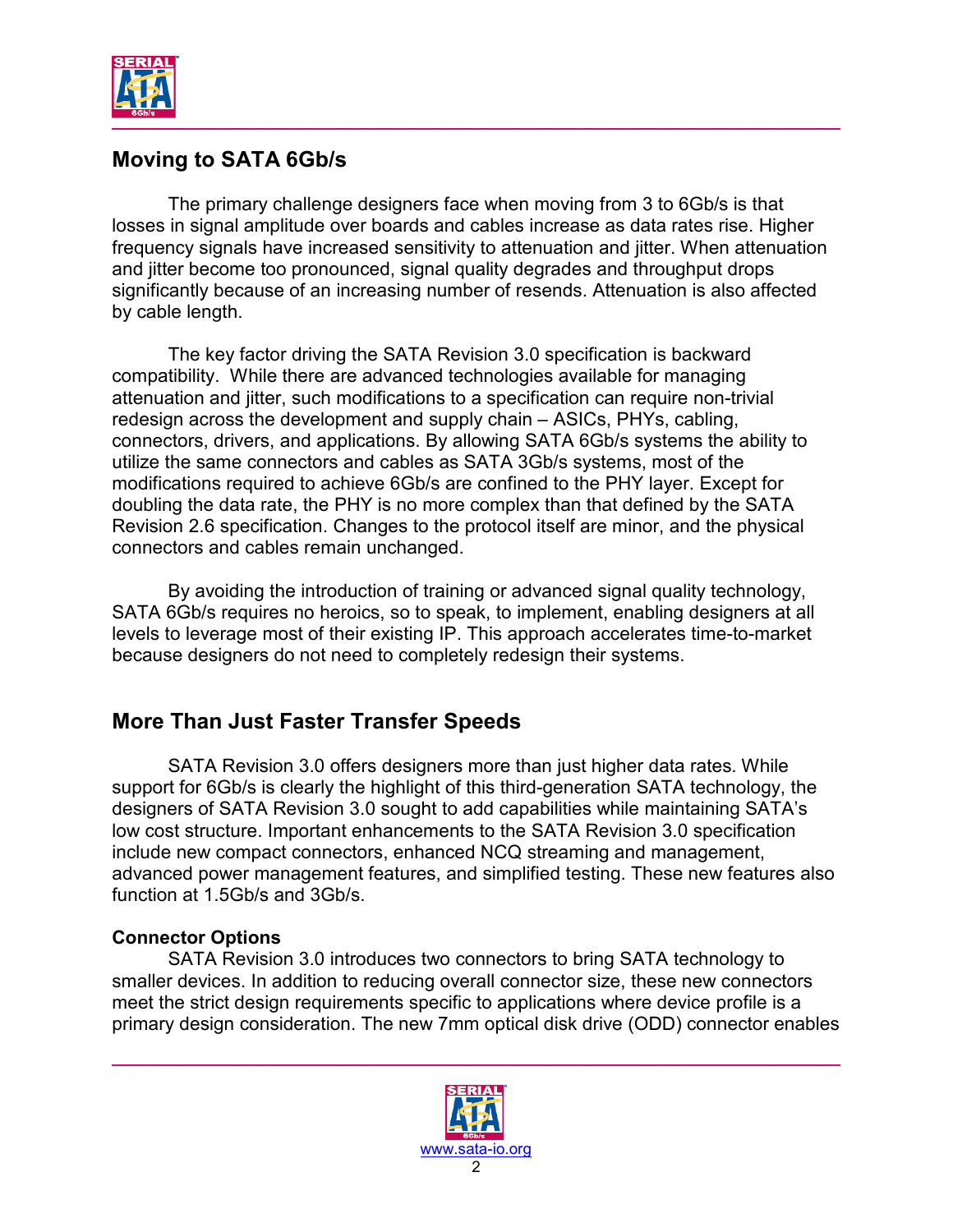

designers to create slimmer and lighter consumer electronic devices such as notebooks, netbooks, and DVD players.

The new smaller Low Insertion Force (LIF) connector provides a more compact form factor to accommodate even shorter- and thinner-profiled 1.8-inch storage devices. The LIF connector characteristics are particularly well suited for embedded storage applications, which can best utilize the streamlined footprints of these new LIF-SATA storage devices.

#### **Power Management**

The earlier SATA Revision 2.6 specification introduced two power modes – Partial and Slumber – on the interface that operate independently of power management schemes integrated in storage devices. To conserve power – especially in battery-operated applications – devices can power off SATA portions of the interface circuitry when the interface is not in use, such as when a hard drive is in seek mode. For SATA Revision 2.6 devices, the shift from Partial to Slumber mode required the host to first change modes from Partial to Active before entering Slumber mode. In addition, SATA Revision 2.6-enabled peripherals have to wait for permission from the host to remove power supplied to the interface.

SATA Revision 3.0 introduces an Automatic Partial to Slumber mode transition which 1) eliminates the need to first enter Active mode and 2) enables either hosts or devices to initiate Slumber without asking permission from the other side of the link. These two improvements increase the length of time SATA interfaces can be powered down, enabling the power efficiency of SATA 6Gb/s PHYs to approximate SATA 3Gb/s PHYs, depending upon the implementation. While 6Gb/s PHY designs are expected to have a higher active power, the total active time/duty cycle to transfer equivalent data will be approximately half that of 3Gb/s devices.

#### **Multimedia Support through Native Command Queuing**

 Another new SATA Revision 3.0 feature is Native Command Queuing (NCQ) streaming, which shifts management of time-limited commands from devices to hosts. NCQ streaming was designed to enable isochronous data transfers between applications with high bandwidth requirements, such as audio and video, while also improving the performance of lower priority transfers.

When using ATA power management commands, the host sends a time limit with a command. If a device cannot complete the command in the designated time, the

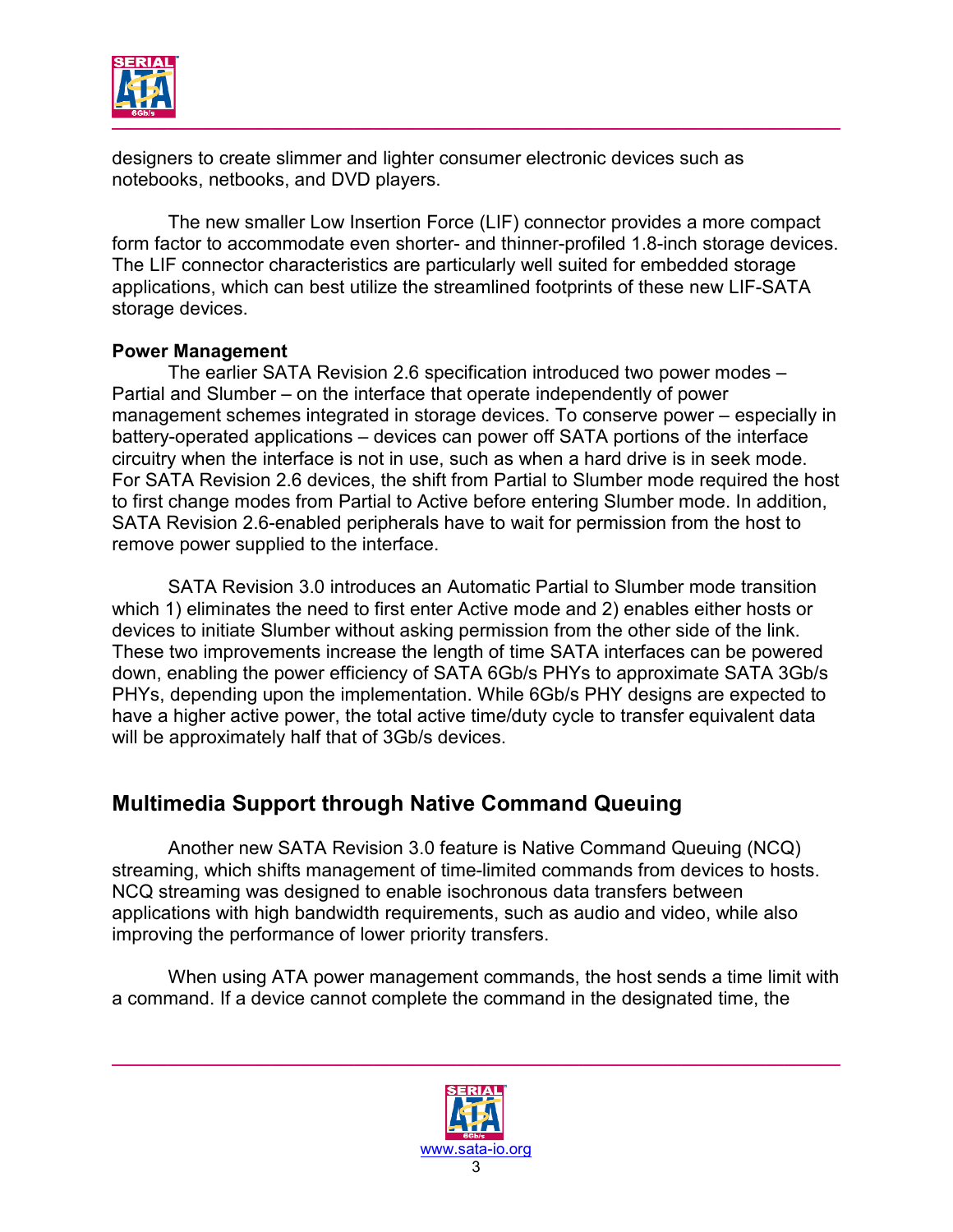

device will abort the command and either returns an undefined response or truncated data.

 When NCQ streaming is employed, the host sets as well as manages the time limit for the command. The time limit is still passed to devices with the intention the time limit will be used to prioritize requests. However, because the host is managing the timer, the host has control of all pending commands. This allows the host to determine whether a command which has exceeded the time limit will be aborted or kept active.

 One of the benefits of NCQ is that it provides a mechanism for optimizing data access. The NCQ protocol enables multiple commands to be staged for processing by a hard drive, thus allowing the drive to decide the most efficient way the group of commands is to be executed. For example, a disk drive may change the order in which the commands are processed to reflect the relative location of where the requested data is stored compared to the current position of the read/write head over the media platters. NCQ streaming balances priority and efficiency by allowing the host to pass protocol information to the drive, thereby guaranteeing reliable media playback while simultaneously permitting the drive to improve the performance and throughput of other, lower priority system tasks that may otherwise have been adversely impacted.

 Related NCQ improvements include queue management features that give hosts direct control of outstanding NCQ commands as well as the ability to manage the processing of NCQ commands to optimize performance. New features include an Abort subcommand and the ability to read SMART logs using the Direct Memory Access (DMA) protocol.

With the Abort subcommand, when the host timer expires for a particular command, the host is given the option of aborting a particular tag number, aborting all streaming commands, or aborting all commands currently in the queue.

The ability to read SMART logs directly to DMA is a feature which improves host efficiency by beginning the phase out of certain programmed input/output (PIO) protocols. When PIO is used to read SMART logs, the host must read each individual two-byte register it wants to examine. DMA-based commands eliminate the need for host involvement during log reading. Hosts only need initiate the SMART log read and then are free to perform other tasks until the DMA notifies the host that the entire read operation is complete.

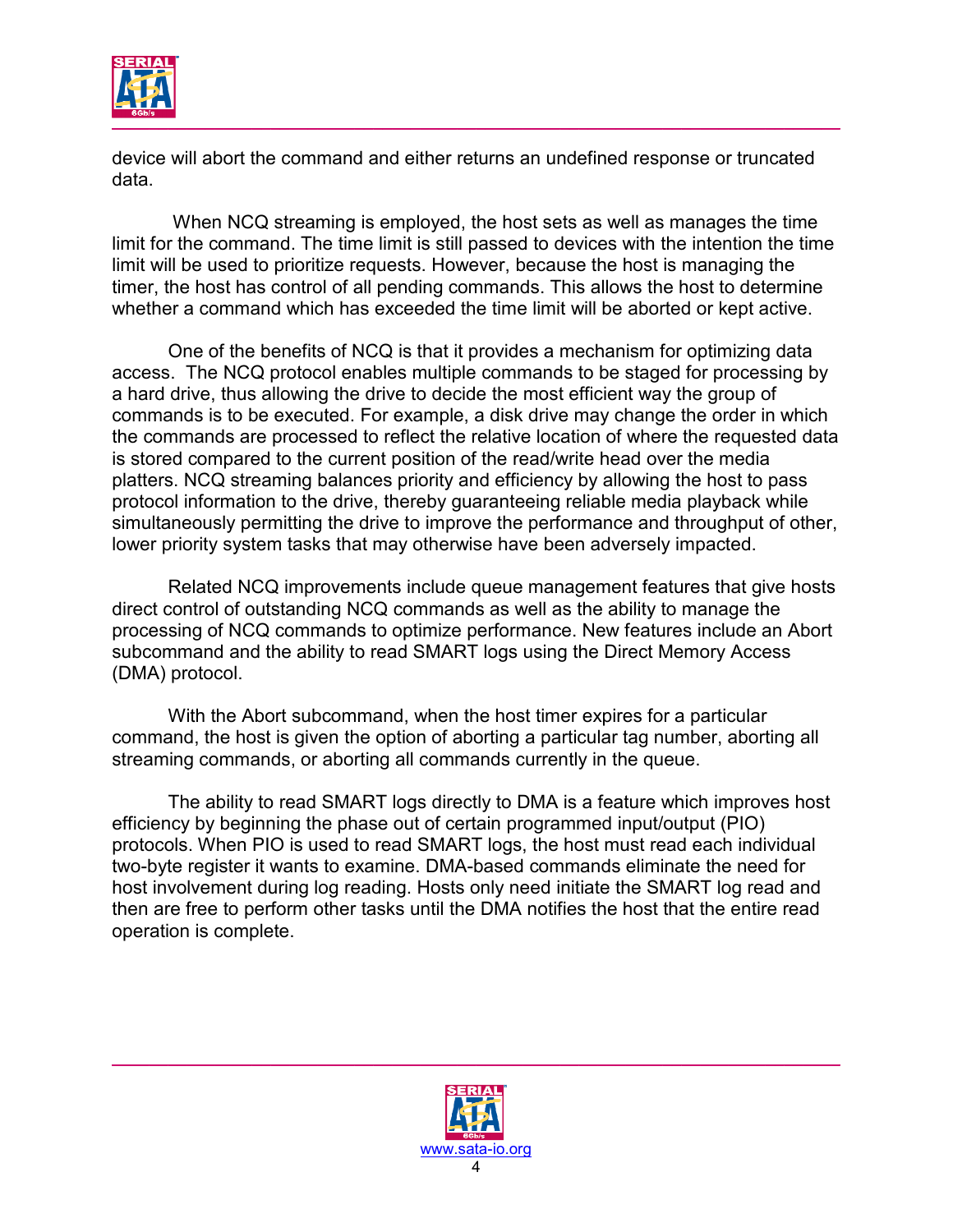

## **Clarifications**

 The SATA Revision 3.0 specification also brings a variety of important but lower profile additions, corrections, and clarifications to the SATA specification. Most of these changes do not alter how the SATA interface operates but aid in clarifying the specified requirement. For example, SATA Revision 3.0 states that the frequency and signal type to be used for the out-of-band (OOB) signaling which two devices use to negotiate transfer rate is the same as that used in Revision 2.6. This clearly indicates that SATAbased ASIC designs will not have to change their OOB circuitry to operate with new SATA Revision 3.0-enabled devices.

Data validity clarifications are another example of lower profile clarifications included in the SATA Revision 3.0 specification. Previously when a host-issued read command was unexpectedly terminated, there was ambiguity as to which part of the received data was valid. Problems arose when applications began using data as it arrived; some vendor implementations truncated data in the middle of a FIS while others ended at the next 8K data set. SATA Revision 3.0 specifies that the host should not assume data is valid until a data completion is received.

Another important clarification involves the Identify Device command. Earlier versions of the specification did not clearly address dependencies between some of the bits returned from the Identify Device command and when such data was valid. This can specifically be seen in words 76-79, which are owned by SATA-IO. Overall, the SATA Revision 3.0 specification also better aligns SATA with the INCITS ATA8-ACS standard. A complete list of changes is provided in the Revision History section contained in the SATA Revision 3.0 specification.

 SATA-IO is currently working to update the external SATA (eSATA) specification to support 6Gb/s speeds. Because of their exposed nature, external interconnects must be more rugged and support longer cable lengths than internal interconnects. So as not to delay the release of the internal SATA 6Gb/s specification, accommodations for eSATA were not included in the SATA Revision 3.0 specification. The eSATA 6Gb/s specification is targeted for release in the near future.

# **SATA 6Gb/s Cabling**

 In the transition to SATA 6Gb/s, it will be important to use high-quality cabling. Problems may be related to the use of cables made from marginal materials that perform at the edges of SATA 3Gb/s tolerances, which could become a failure point at

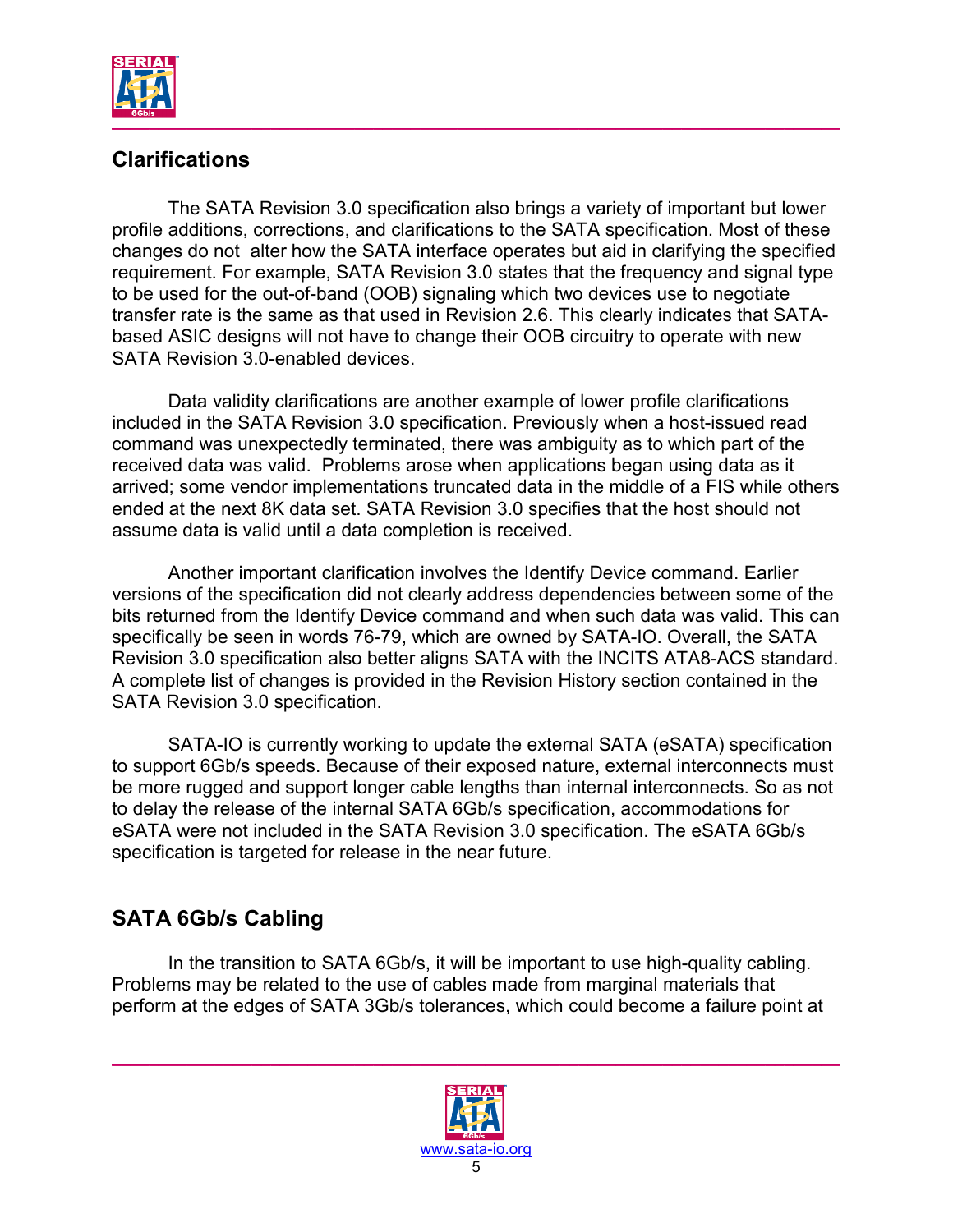

the faster 6Gb/s signal rates. SATA-IO therefore recommends that only high quality cables and connectors be utilized for SATA 6Gb/s.

Cable manufacturers and all suppliers of SATA products are encouraged to register their products on the SATA-IO Integrators list. This list is available to the public as a resource for determining reliable products that meet the SATA interface specification.

## **High-speed Signal Testing**

 An important goal for SATA-IO during the development of the SATA Revision 3.0 specification was to provide simplified testing of SATA-based equipment to speed product development and troubleshooting. By inviting testing tool vendors to participate as early contributors to SATA Revision 3.0, the new 1.4 Unified Test Definition Specification (UTD) for SATA 6Gb/s was designed to take full advantage of the advanced capabilities of existing testing tools. In addition to clarifying various ambiguities in the 1.3 Unified Test Definition Specification (UTD), several testing parameters have also been removed, which further simplifies the creation and automation of test benches.

By embracing that the tolerances required at 6Gb/s are much tighter than at 3Gb/s, developers and end-users can avoid expending resources and time troubleshooting problems that do not actually exist. Added cable length and connectors used to attach test equipment can introduce jitter and attenuation onto the link. The presence of testing tools can mask or introduce signal integrity issues. Test setups that performed at the margin of SATA 3Gb/s may need to be updated to meet Revision 3.0 specs for SATA 6Gb/s to avoid setup-induced problems appearing as issues with devices under test.

Attenuation and jitter can be minimized by using the shortest possible cable lengths and collocating testing tools with devices under test as well as eliminating unnecessary discontinuities in connectors, splices, and adaptors. To further protect signals from interference, the use of high-quality shielded cables that guard the entire cable should be employed. Users should also make themselves familiar with the various connection methods available and how each reduces or compensates for added jitter and attenuation. A comprehensive discussion on how to avoid SATA 6Gb/s cabling issues is provided in the white paper entitled ["Successful SATA 6Gb/s Equipment](http://www.serialata.org/documents/SATA-6gbs-equipment-design-and-development-finisar.pdf)  [Design and Development,"](http://www.serialata.org/documents/SATA-6gbs-equipment-design-and-development-finisar.pdf) which is available on the SATA-IO Web site.

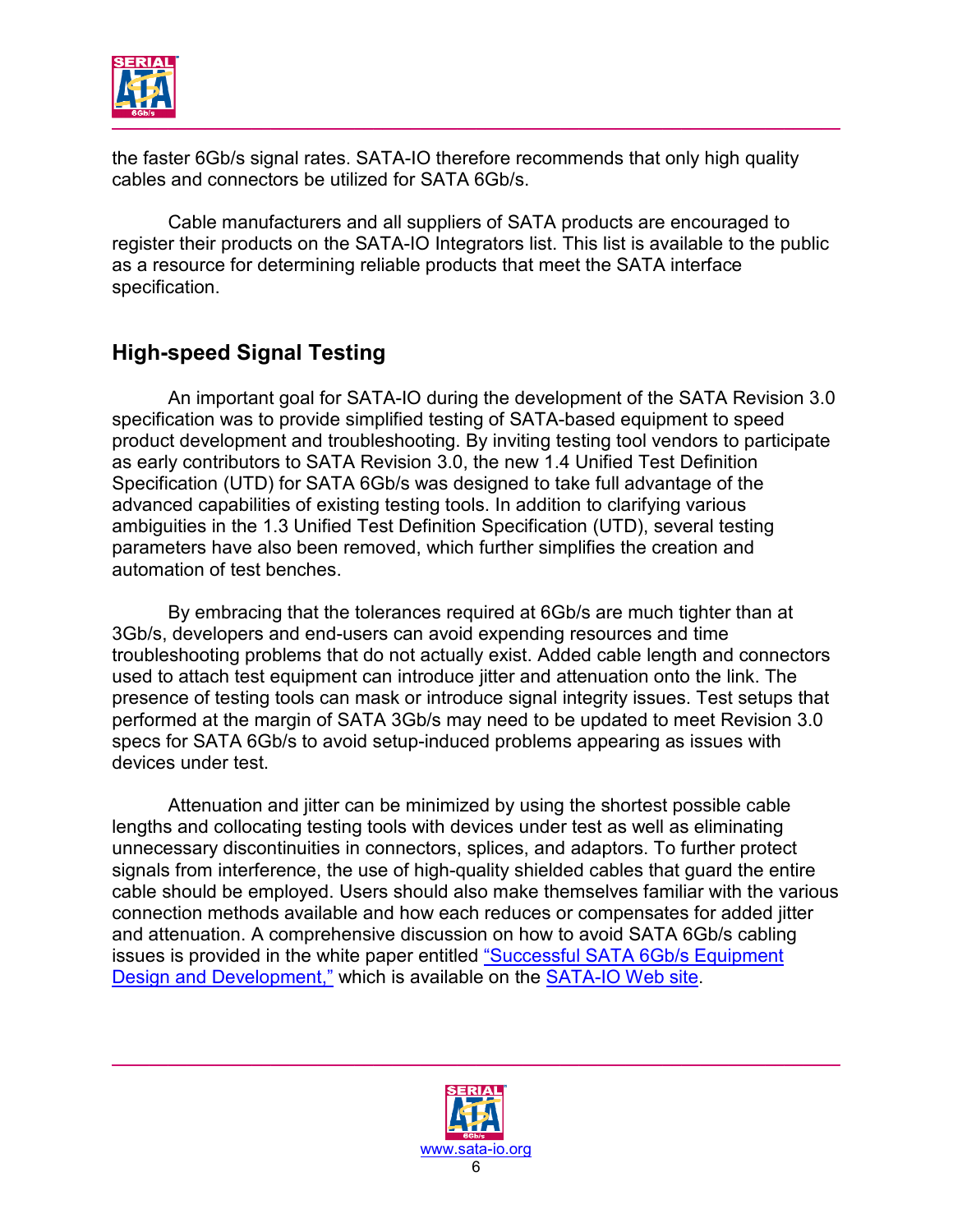

### **Maximizing Bandwidth Utilization**

 Doubling the data rate of the SATA interface brings many performance advantages to end-users. Higher performance benefits a wide range of applications, including enterprise storage, RAID as well as faster data processing in desktop and notebook PCs. In order to fully utilize SATA capabilities, however, developers may need to employ other technologies to match data access to interface throughput.

Readiness to function at the 6Gb/s speed will vary by device type. Solid state drives (SSDs) have none of the mechanical access latencies associated with hard disk drives and already utilize all of the available 270 MB/s bandwidth of SATA 3Gb/s. Some of the next-generation SSDs are expected to need the SATA 6Gb/s potential transfer speed of over 580 MB/s.

The SATA port multiplier feature can be used to aggregate up to 15 drives onto a single SATA port to increase bandwidth utilization. Port multipliers were part of the SATA specification since version 1.0 and require host links to support Frame Information Structure-based (FIS) switching. This allows the host to communicate with one drive after another without having to wait for various transactions to complete. These are prevalent in entry-level server applications and are becoming increasingly important for high-bandwidth applications such as HD video post-production systems.

## **Naming Conventions**

 In order to avoid confusion between different SATA specifications, the SATA-IO has outlined some [basic naming conventions](http://www.serialata.org/developers/naming_guidelines.asp) that are geared to eliminate ambiguity. Manufacturers should avoid using the terms "SATA III" and "SATA 3.0," as it is unclear whether "SATA 3.0" refers to the SATA Revision 3.0 specification, SATA 6Gb/s as defined by the SATA Revision 3.0 specification, or the SATA 3Gb/s transfer rate.

The terms "SATA II", "SATA 2.6", and "Gen 2" should be avoided as well. While the terms "Gen 3", "Gen 2", and "Gen 1" are used within the SATA Revision 3.0 specification, they refer to technical specification items and should not be used for marketing or product naming purposes.

 The formal name for the new specification is the "Serial ATA Revision 3.0 specification." The technology can be referred to as "SATA 6Gb/s" and products should be called "SATA 6Gb/s <product name>." By following these naming conventions, the storage industry can avoid undesirable confusion that could stall adoption in the market place.